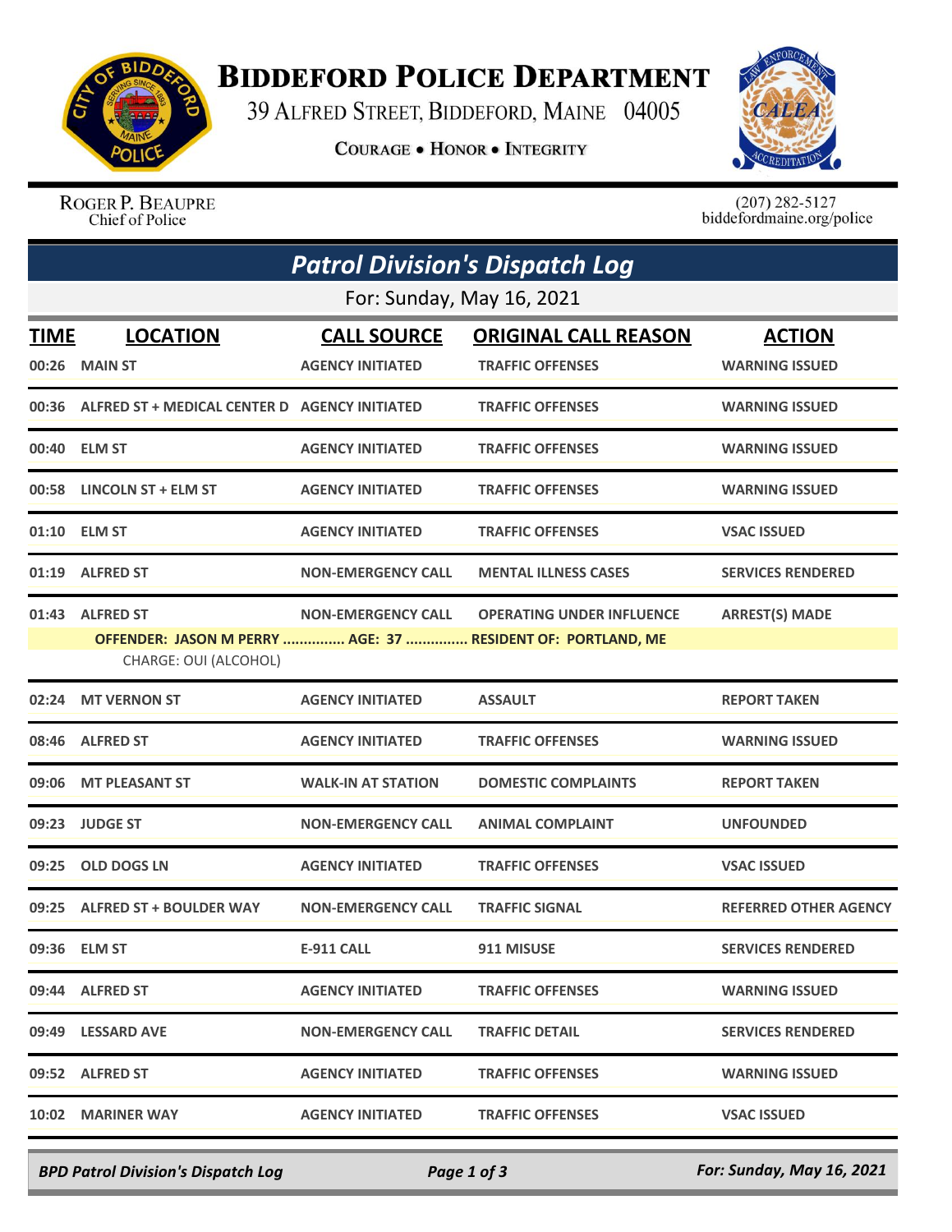| <b>TIME</b> | <b>LOCATION</b>                  | <b>CALL SOURCE</b>        | <b>ORIGINAL CALL REASON</b>                                           | <b>ACTION</b>                |  |  |  |
|-------------|----------------------------------|---------------------------|-----------------------------------------------------------------------|------------------------------|--|--|--|
|             | 10:30 ELM ST                     | <b>AGENCY INITIATED</b>   | <b>TRAFFIC OFFENSES</b>                                               | <b>VSAC ISSUED</b>           |  |  |  |
|             | 10:44 ELM ST                     | <b>NON-EMERGENCY CALL</b> | <b>CHECK WELFARE</b>                                                  | <b>SERVICES RENDERED</b>     |  |  |  |
| 10:55       | <b>MEDICAL CENTER DR</b>         | <b>E-911 CALL</b>         | 911 MISUSE                                                            | <b>DISPATCH HANDLED</b>      |  |  |  |
|             | 11:12 CHADWICK PL                | <b>WALK-IN AT STATION</b> | <b>ANIMAL COMPLAINT</b>                                               | <b>REFERRED OTHER AGENCY</b> |  |  |  |
|             | 11:25 ELM ST                     | <b>AGENCY INITIATED</b>   | <b>TRAFFIC OFFENSES</b>                                               | <b>WARNING ISSUED</b>        |  |  |  |
|             | 11:44 ELM ST                     | <b>AGENCY INITIATED</b>   | <b>TRAFFIC OFFENSES</b>                                               | <b>WARNING ISSUED</b>        |  |  |  |
|             | 11:55 ELM ST                     | <b>AGENCY INITIATED</b>   | <b>TRAFFIC OFFENSES</b>                                               | <b>WARNING ISSUED</b>        |  |  |  |
| 12:06       | <b>PRECOURT ST</b>               | <b>AGENCY INITIATED</b>   | <b>TRAFFIC OFFENSES</b>                                               | <b>VSAC ISSUED</b>           |  |  |  |
|             | 12:14 HILL ST                    | <b>E-911 CALL</b>         | <b>DOMESTIC COMPLAINTS</b>                                            | <b>REPORT TAKEN</b>          |  |  |  |
|             | 12:34 GRENIER AVE                | <b>E-911 CALL</b>         | <b>SUSPICION</b>                                                      | <b>NO VIOLATION</b>          |  |  |  |
|             | 13:22 POOL ST                    | <b>AGENCY INITIATED</b>   | <b>PAPERWORK</b>                                                      | <b>PAPERWORK NOT SERVED</b>  |  |  |  |
|             | 13:32 CLEAVES ST                 | <b>NON-EMERGENCY CALL</b> | <b>DISTURBANCE / NOISE</b>                                            | <b>REPORT TAKEN</b>          |  |  |  |
|             | 14:37 CLEAVES ST                 | <b>NON-EMERGENCY CALL</b> | <b>HARASSMENT</b>                                                     | <b>SERVICES RENDERED</b>     |  |  |  |
|             | <b>14:58 MAIN ST</b>             | <b>NON-EMERGENCY CALL</b> | <b>DOMESTIC COMPLAINTS</b>                                            | <b>UNFOUNDED</b>             |  |  |  |
|             | 15:08 EMERY ST                   | <b>NON-EMERGENCY CALL</b> | <b>CHECK WELFARE</b>                                                  | <b>SERVICES RENDERED</b>     |  |  |  |
|             | <b>15:19 FORTUNES ROCKS RD</b>   | <b>E-911 CALL</b>         | 911 MISUSE                                                            | <b>DISPATCH HANDLED</b>      |  |  |  |
|             | 15:19 ALFRED ST                  | <b>NON-EMERGENCY CALL</b> | <b>COURT ORDERED CHECK IN</b>                                         | <b>SERVICES RENDERED</b>     |  |  |  |
|             | 15:35 HILL ST                    | <b>AGENCY INITIATED</b>   | <b>PAPERWORK</b>                                                      | <b>NEGATIVE CONTACT</b>      |  |  |  |
|             | 15:40 MAIN ST + EMERY ST         | <b>AGENCY INITIATED</b>   | <b>ASSIST CITIZEN</b>                                                 | <b>SERVICES RENDERED</b>     |  |  |  |
|             | <b>16:12 GRANITE ST</b>          | E-911 CALL                | 911 MISUSE                                                            | <b>DISPATCH HANDLED</b>      |  |  |  |
|             | 16:15 SOUTH ST + WESTMORE AVE    | <b>AGENCY INITIATED</b>   | <b>TRAFFIC OFFENSES</b>                                               | <b>WARNING ISSUED</b>        |  |  |  |
|             | 17:21 MAIN ST + MAPLEWOOD AVE    | <b>NON-EMERGENCY CALL</b> | <b>ANIMAL COMPLAINT</b>                                               | <b>NEGATIVE CONTACT</b>      |  |  |  |
|             | 17:23 ELM ST                     | <b>AGENCY INITIATED</b>   | <b>TRAFFIC OFFENSES</b>                                               | <b>WARNING ISSUED</b>        |  |  |  |
|             | 17:26 CHADWICK PL                | <b>NON-EMERGENCY CALL</b> | <b>CIVIL COMPLAINT</b>                                                | <b>SERVICES RENDERED</b>     |  |  |  |
|             | <b>17:44 PIKE ST</b>             | <b>NON-EMERGENCY CALL</b> | <b>CRIMINAL MISCHIEF</b>                                              | <b>SUMMONS ISSUED</b>        |  |  |  |
|             |                                  |                           | OFFENDER: LESTER WARREN RICHARDS  AGE: 42  RESIDENT OF: BIDDEFORD, ME |                              |  |  |  |
|             | <b>CHARGE: CRIMINAL MISCHIEF</b> |                           |                                                                       |                              |  |  |  |

*BPD Patrol Division's Dispatch Log Page 2 of 3 For: Sunday, May 16, 2021*